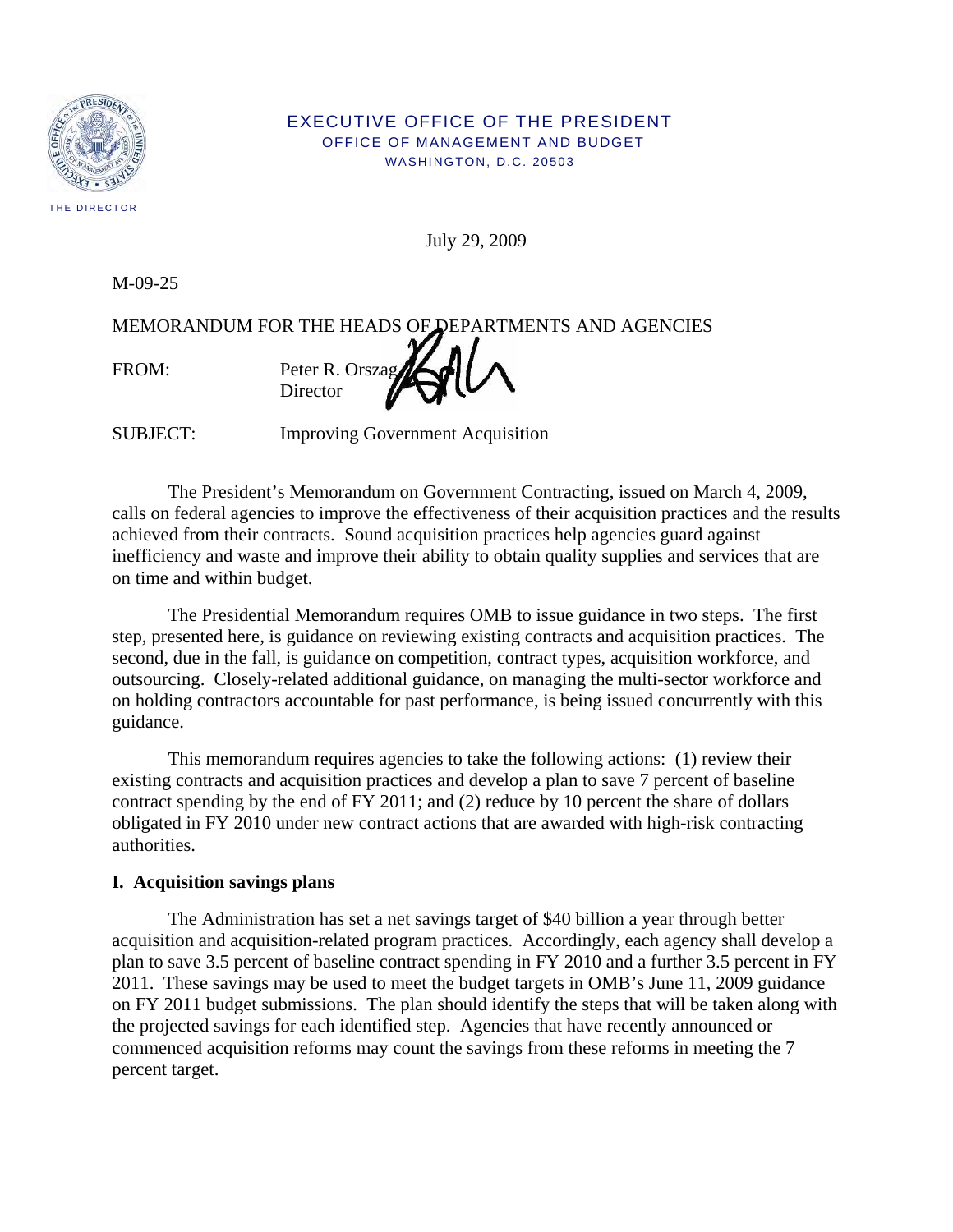There are many ways in which an agency may achieve savings from their acquisition activities. For example, savings can be realized by: (1) ending contracts that do not meet program needs or projects that are no longer needed, (2) building the skills of the acquisition workforce and recruiting new talent so as to negotiate more favorably priced contracts and manage contract costs more effectively, (3) developing more strategic acquisition approaches to leverage buying power and achieve best value for the taxpayer, (4) increasing the use of technology to improve contract management, and (5) reengineering ineffective business processes and practices to reduce cost to spend. A further description of some of these steps is provided in Attachment 1**.** 

The specific actions agencies take will vary based on how the agency currently uses contracting to support its mission, its human capital and technology requirements, and the current quality and effectiveness of its acquisition processes and practices. Accordingly, each agency must identify and prioritize its particular needs and develop a tailored plan to improve the performance and cost-effectiveness of its acquisition activities.

#### **I I. Reducing the use of high risk contracting authorities**

Noncompetitive contracting, cost-reimbursement contracts, and time-and-materials and labor-hour (T&M/LH) contracts pose special risks of overspending. Non-competitive contracts present a risk because there is not a direct market mechanism for setting the contract price. Costreimbursement contracts and T&M/LH contracts pose a risk because they provide no direct incentive to the contractor for cost control. While these contract authorities are important tools when used appropriately, reports from the Government Accountability Office (GAO), agency inspectors general, and agency management indicate that they are often used without an appropriate basis or sufficient management and oversight to limit taxpayer risk.

 Accordingly, agencies should begin taking actions to reduce use of these high risk contracting authorities for new contract actions. Using FY 2008 achievements as a baseline, agencies should aim to reduce by at least 10 percent the combined share of dollars obligated through new contracts in FY 2010 that are: (1) awarded noncompetitively and/or receive only one bid in response to a solicitation or a request for quote**,** (2) cost-reimbursement contracts or (3) T&M/LH contracts.

 Agencies that wish to address other high-risk authorities should confer with OMB's Office of Federal Procurement Policy. Additional background and information on this request is provided in Attachment 2.

 Agencies that are subject to the Chief Financial Officers Act shall develop plans in accordance with this memorandum and submit them to OMB by November 2, 2009. Other agencies are encouraged to consult with OMB and take appropriate steps tailored to their mission needs and operating environments.

Thank you for your attention to this matter.

#### **Attachments**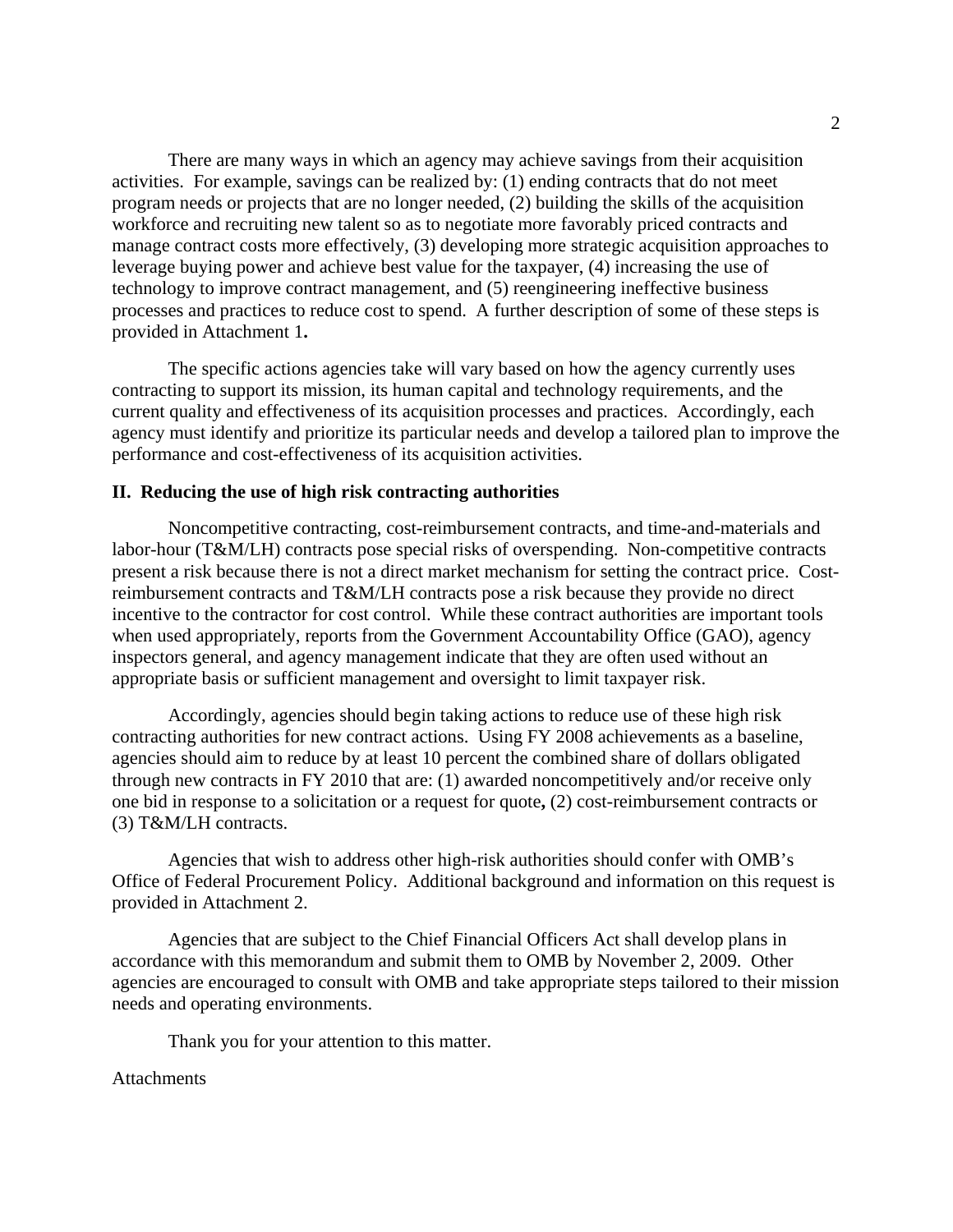## **Attachment 1**

## **Examples of Steps Agencies Should Consider in Achieving Savings Targets**

The following are a few examples of ways an agency might achieve its acquisition savings targets. The approaches described below are of two general types: (A) those that directly reduce spending as a result of decisions which are typically made at the program or project level (e.g., the program's objectives have been accomplished or changed), and (B) those that create savings through more effective acquisition practices. Agencies should develop specific plans that reflect their particular needs and are encouraged to pursue other actions needed to achieve their savings targets.

## **A. Saving through reductions in spending**

• End contracts that are (i) ineffective, (ii) wasteful, (iii) support programs that are being terminated, reduced, or changed in scope, or (iv) not otherwise likely to meet the agency's needs. Agencies should have procedures in place that allow them to review contracts at appropriate decision points, and to evaluate the effectiveness of existing contracts through collaborations between acquisition, program, and project officials, so as to make the most informed decisions about whether to exercise options, renew contracts, or cancel contracts.

## *Examples*:

The Department of Energy projects \$30 million in savings in FY 2010 from a proposal, included in the FY 2010 Budget, to terminate funding for a contract to refurbish the Los Alamos Neutron Science Center. This center was built 30 years ago and no longer plays a critical role in weapons research. Maintaining the Center would be cost prohibitive.

The Department of Agriculture projects \$18 million in savings in FY 2010 from a planned contract termination that would be made in connection with a proposal, included in the FY 2010 Budget, to end funding for the Watershed and Flood Prevention Operations Program. This program has a lower economic return than other Federal flood prevention programs and more than 95 percent of the program was earmarked in FY 2009, which has undermined the Department's ability to use project evaluations as a basis for prioritizing funding.

Agencies are encouraged to review the alignment between their acquisition, project, and program activities. The effective integration of these activities lies at the heart of an agency's ability to achieve desired cost, schedule, and performance outcomes from programs that rely significantly on contractors to provide supplies and services. OMB's Office of Federal Procurement Policy (OFPP) will post a reference document at http://www.whitehouse.gov/omb/procurement default/ that agencies can use, as appropriate, to evaluate where opportunities for improved alignment in agency activities may exist.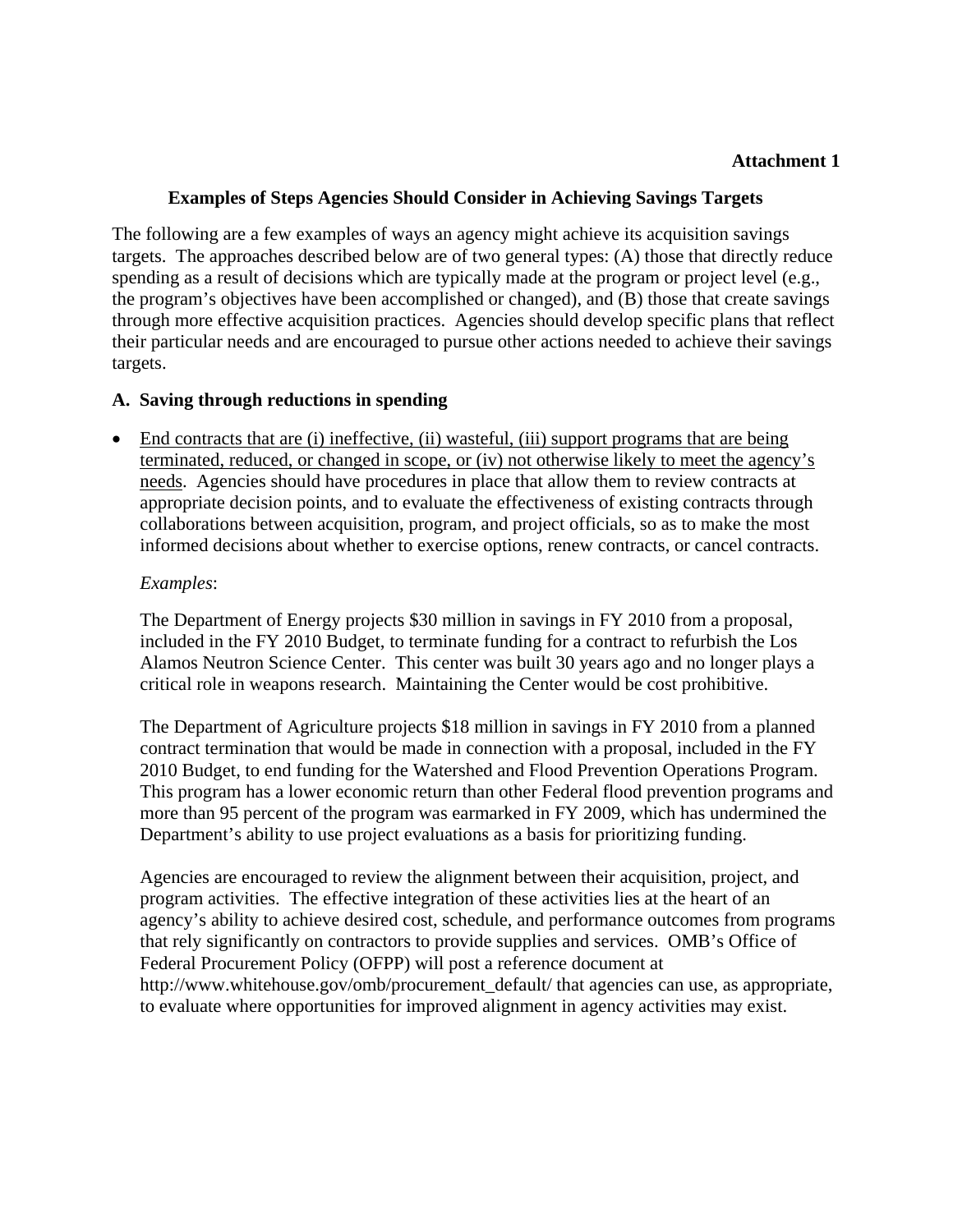#### **B. Savings through more effective acquisition practices**

- Strengthen the acquisition workforce. Agencies should analyze whether the current size, skill-level, and organizational structure of their acquisition workforces are sufficient to achieve a high performance level. As appropriate, agencies should develop plans to (a) increase the size of their acquisition workforce (broadly defined to include contracting, program management, and the contracting officer's technical representative), (b) make any necessary investments in training, and (c) restructure acquisition workflows to improve efficiency and free up acquisition workforce time for more strategic activities. In analyzing acquisition workforce needs, agencies should pay particular attention to retirement and other separation trends, steps that can be taken to increase retention of experienced acquisition experts, and ways to emphasize the importance of acquisition work as a high-prestige management responsibility critical to agency mission success. Agencies are encouraged to provide specific information on the additional FTEs and funding necessary to carry out their proposed plan for strengthening the acquisition function.
- Strengthen acquisition practices. Agencies should review their acquisition practices and compare them to best practices at other agencies. Practices that have been shown to improve acquisition outcomes include:
	- o enhancing upfront planning to align program requirements and acquisition strategies and to make sure acquisition requirements are clearly specified;
	- o increasing the amount of attention paid to market analysis, cost estimates, and choice of contract types and incentives, so as to achieve excellent and cost effective performance;
	- o increasing the amount of attention paid early in the acquisition process to ensuring that sufficient internal capacity is or will be in place to effectively manage and oversee contract performance and mitigate risks after award;
	- o instituting peer reviews at critical stages of high-priority acquisitions to bring the agency's best expertise to bear to ensure effective execution of acquisition, project, and program responsibilities. Peer reviews can be conducted in a variety of ways, but typically evaluate if an acquisition for carrying out the investment is being planned or managed effectively and offer constructive ideas and alternatives for achieving desired outcomes; and
	- o ensuring that systems are in place to review contract cost, schedule, and performance goals on an ongoing basis and that corrective actions are taken in a timely manner to affect contract outcomes when variances from these goals occur.
- Develop more strategic acquisition strategies. Agencies should increase their participation in government-wide strategic acquisition initiatives, including strategic sourcing initiatives that reduce costs for all agencies by leveraging the government's buying power and, where appropriate, expand their use of enterprise-wise strategic acquisition initiatives that offer significant savings opportunities from both business process improvements and access to lower product and service costs.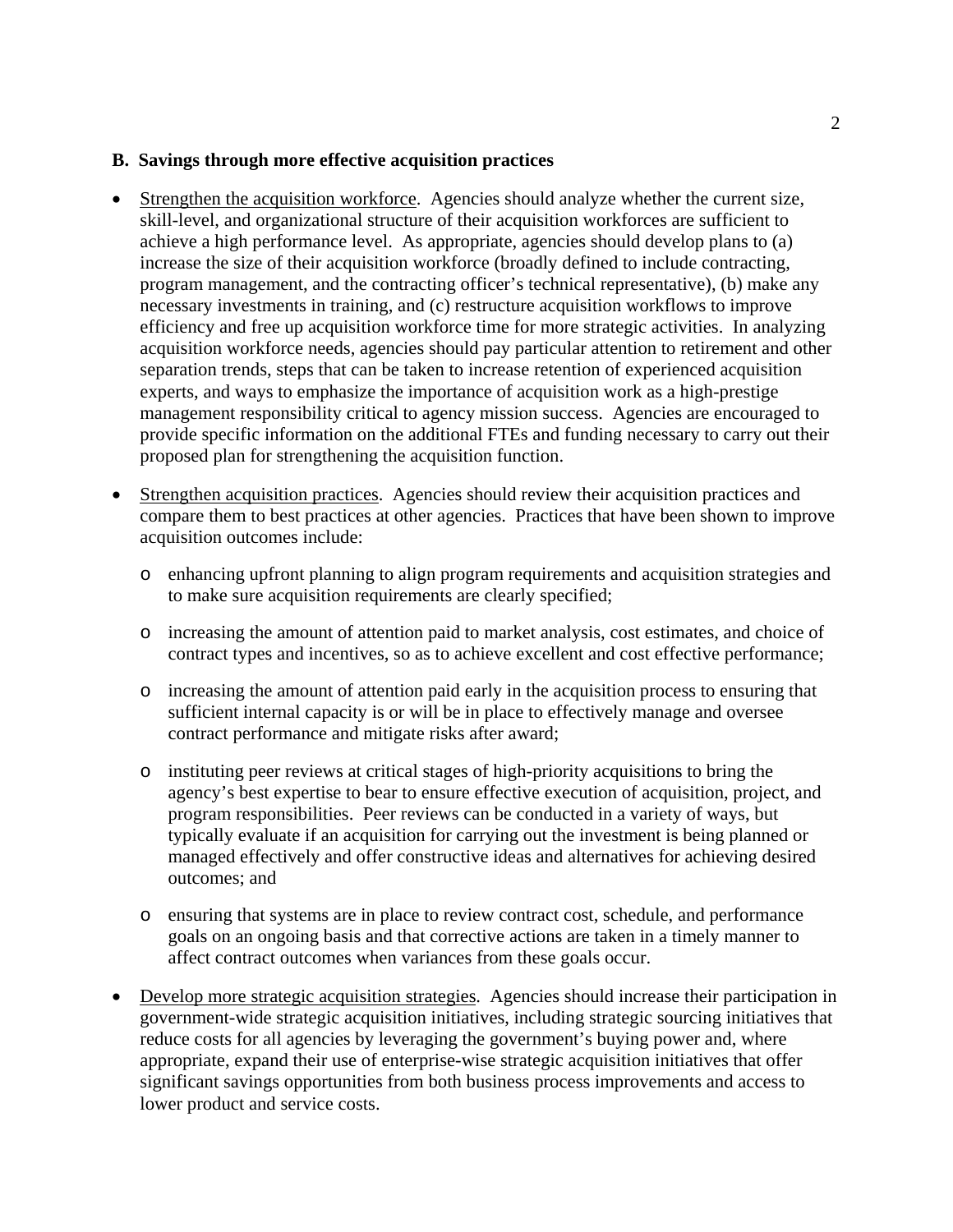# **Managing Risk in Noncompetitive, Cost-Reimbursement and Time-and-Materials and Labor-Hour Contracts**

Noncompetitive, cost-reimbursement, and time-and-materials and labor-hour (T&M/LH) contracts play an important role in helping agencies meet needs that arise in a variety of challenging circumstances. Noncompetitive contracts enable agencies to address requirements that can only be satisfied by one source or that arise during emergencies when time allows for only limited consideration of offers. Cost reimbursement contracts help agencies obtain critical research, leading edge innovation, and other needs where there is considerable uncertainty about the resources that will be necessary to achieve the government's objective. T&M/LH contracts help agencies accomplish tasks for a reasonable cost where the needed amount of labor effort cannot be specified in advance, such as when an information technology office must diagnose the cause of a system failure.

Notwithstanding these benefits, each of these authorities carries significant risk of overspending. Noncompetitive contracts force agencies to negotiate contracts without the benefit of a direct market mechanism to help establish pricing. Cost-reimbursement and T&M/LH contracts provide limited incentive to control costs. However, by recognizing and managing these risks, agencies can avoid wasteful spending and meet needs under conditions where other acquisition strategies are likely to be less effective.

Accordingly, agencies are encouraged to review the adequacy and effectiveness of their internal procedures and practices related to the use of these vehicles and make improvements where weaknesses are identified. Good stewardship might include:

- Applying additional resources to the analysis and negotiation of fair and reasonable prices for noncompetitive contracts**,** examining the reasons why only one offer was received in response to a solicitation to ensure the government is not engaging in restrictive practices that reduce competition, and working with requirements officials to explore opportunities for new solutions that might be met by two or more sources;
- Planning for the migration of work from a cost-type to fixed-price contract as requirements become better defined; and
- Performing an analysis of organizations within the agency that have repeatedly renewed T&M/LH contracts to consider the continued need and cost-effectiveness of such arrangements, whether other contract types are more suited, and if in-sourcing should be considered, either because the agency has insufficient internal capability to manage its operations or might save costs by converting the work to federal performance.

In addition to mitigating risks when these contract authorities are employed, agencies should make sure to limit use of these authorities to situations when they are truly appropriate. Reports from the Government Accountability Office, agency inspectors general, and agency management point to a general overuse of these authorities that requires agency action – specifically, a reduction in use for new contract actions. Therefore, this guidance calls for agencies to reduce